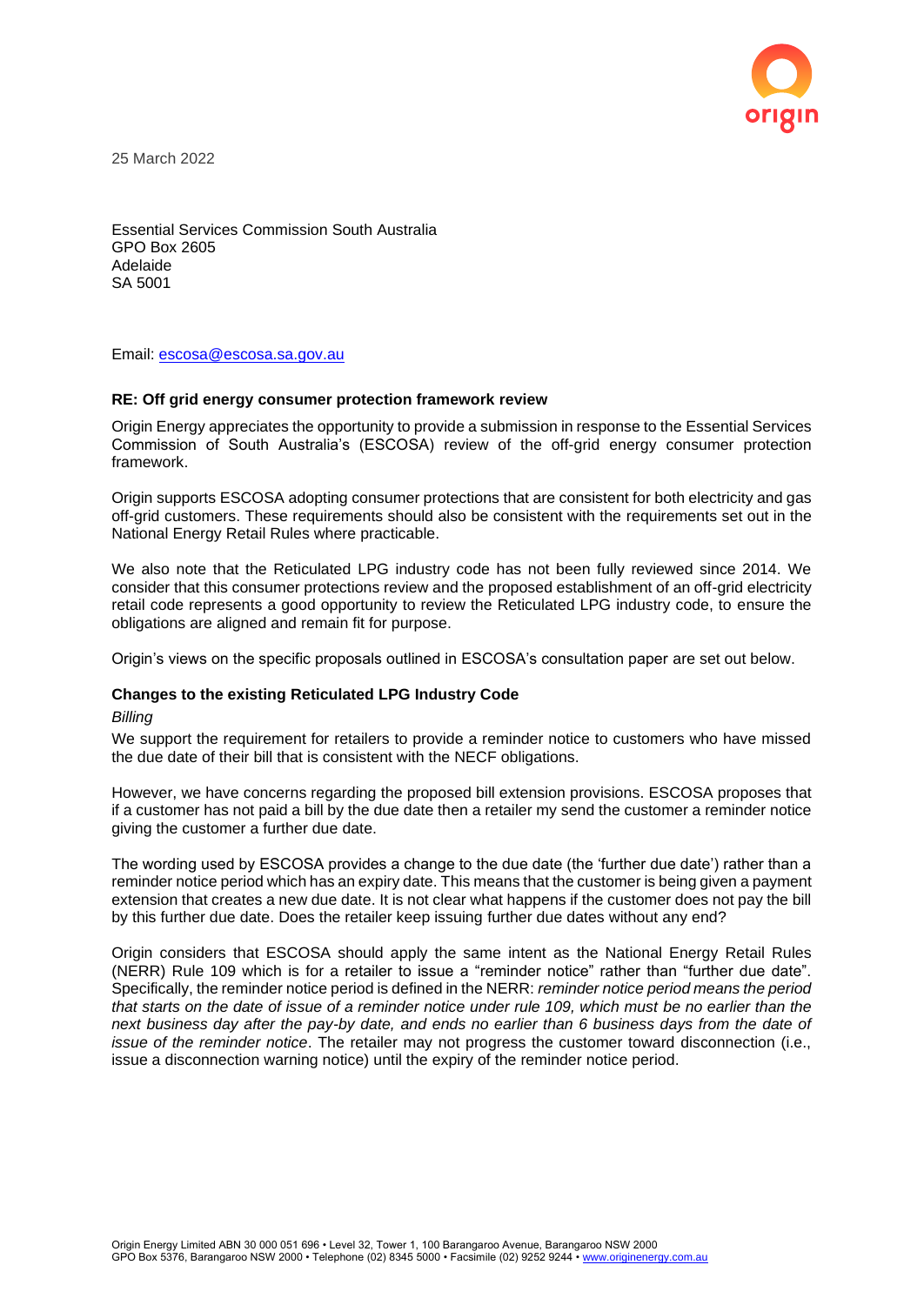

# **Establishing an Off-grid Electricity Retail Code**

#### *Definitions*

We think that the development of an off-grid electricity retail code is a positive initiative, and that ensuring consistent consumer protections is important. In developing an off-grid electricity retail code, it is important that ESCOSA carefully consider the definition of an 'off grid' customer to ensure that it does not inadvertently capture customers already covered under other national electricity arrangements, e.g. customers who are supplied via Embedded Networks or other forms of exempt selling.

### *Hardship consumer protections*

Origin supports the introduction of a requirement to develop and publish a hardship policy consistent with the obligations that retailers have under the NERR.

Origin has developed and published a hardship policy which is available on our website. This policy applies to all Origin customers and is supported by our 'Power On' program. We have trained our customer-facing staff to listen for indicators of potential hardship when interacting with customers, and to ensure that these customers are offered assistance and flexible payment options.

#### *Disconnection protections*

Origin considers that requests for disconnection of energy supply should be a last-resort option. We support ESCOSA's proposal to align the prohibition of disconnection of a customer during protected periods with the NECF.

We also support alignment with the NERR clause 116 *When retailer must not arrange de-energisation,*  specifically:

- 116 1 (b) where the customer has made a complaint, directly related to the reason for the proposed de-energisation, to the retailer under the retailer's standard complaints and dispute resolution procedures, and the complaint remains unresolved, and;
- 116 1 (e) where the customer informs the retailer, or the retailer is otherwise aware, that the customer has formally applied for assistance to an organisation responsible for a rebate, concession or relief available under any government funded energy charge rebate, concession or relief scheme and a decision on the application has not been made;

We consider it is important that ESCOSA use the same wording as is contained within the NERR. This is particularly important when it comes to the application for concessions and relief payments in South Australia, for two reasons.

The first is that the South Australian Emergency Electricity Payment Scheme (EEPS) is administered by Financial Counselling organisations and retailers rely on the Financial Counsellor, the customer, or the Department of Human Services (SA) (DHS) to notify us when applications for EEPS have been made. There are instances when this does not occur, and a retailer would not be aware of the application. If a retailer is not aware of the EEPS application, the retailers' 'wrongful disconnection' liability is limited under the NERR clause 116(1)(e) because it requires that the retailer is informed or otherwise aware of the application when prohibiting a retailer arranging de-energisation.

The second is that the South Australian concessions scheme is administered directly by DHS, and retailers apply concessions based on pre-authorised customer details provided by DHS. Retailers do not participate in the concession eligibility verification process for South Australian customers. As such, a retailer will never be aware of a pending application for concession. If a retailer is not aware of the concession application for a customer, the retailers' 'wrongful disconnection' liability is limited under the NERR clause 116(1)(e) because it requires that the retailer is informed or otherwise aware of the application when prohibiting the retailer arranging de-energisation.